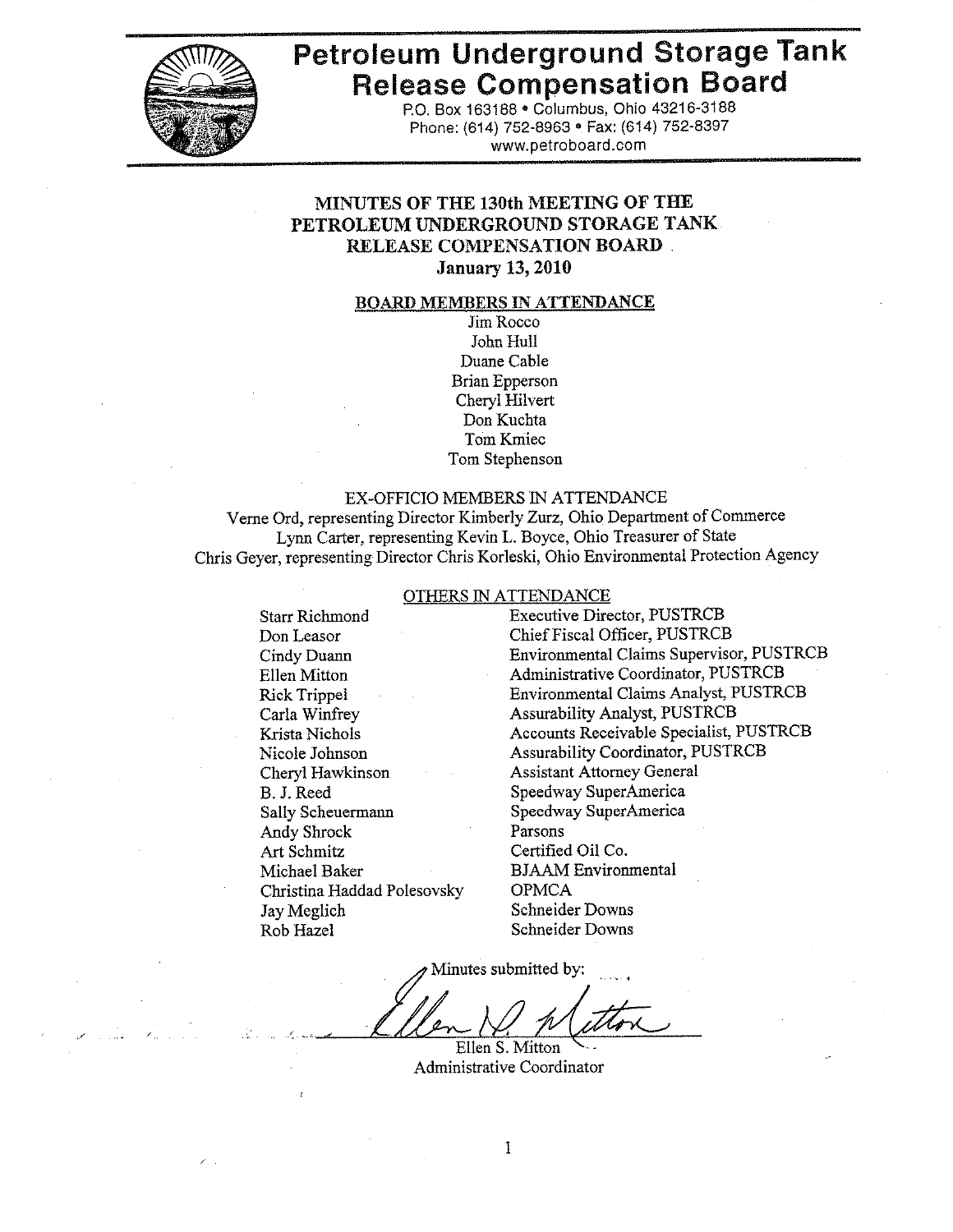## **Call To Order:**

Chairman Rocco convened the one hundred thirtieth meeting of the Petroleum Underground Storage Tank Release Compensation Board on Wednesday, January 13, 2010. The following members were in attendance: Jim Rocco; John Hull; Duane Cable; Mayor Don Kuchta; Cheryl Hilvert; Brian Epperson, Tom Stephenson; Tom Kmiec; Verne Ord, representing Director Kimberly Zurz, Ohio Department of Commerce; Christopher Geyer, representing Director Chris Korleski, Ohio Environmental Protection Agency; and, Lynn Carter, representing Kevin Boyce, Ohio Treasurer of State.

Chairman Rocco asked if there were any comments, questions, or discussion regarding the minutes from the November board meeting and there were none. Mr. Hull moved to approve the minutes. Mr. Cable seconded the motion. A vote was taken and all voted in the affirmative. The motion carried.

#### **BUSTR Report:**

Chairman Rocco called upon Verne Ord, Assistant Bureau Chief, to present the BUSTR report.

Mr. Ord said BUSTR had been busy reallocating resources to focus on the stimulus package money received from the American Reinvestment and Recovery Act (ARRA), which will make funds available for non-fund eligible properties. The Department of Administrative Services (DAS) initiated the Request For Proposals (RFP) and is now in the process of screening contractor proposals with BUSTR. The next step will be to select vendors and award contracts.

Mr. Ord stated that BUSTR continues to work toward completing one of the requirements of the Energy Act, which mandates the on-site inspection of each underground storage tank (UST) in Ohio every three years. He said to date there are 2,878 inspections still to be completed. Mr. Ord noted the current cycle close out date is August 8, 2010. He said that BUSTR previously had been on track to meet the inspection deadline, however, due to staff shortages and the on-going five-year rule review process, BUSTR would be realigning internal resources in order meet the deadline. Mr. Ord stated that the Bureau's focus had been on litigation and ARRA requirements over the past few months.

Mr. Ord said BUSTR had hired five individuals to fill vacant positions within the Bureau, including the administrative assistant position, three environmental specialist positions and an inspector position. Mr. Ord said that due to an in-house promotion, there is now another inspector position open. Mr. Ord stated there are now nine active site coordinators associated with corrective action sites.

Mr. Ord stated that BUSTR continues to work on their process improvement project. He said current processes and policies are being reviewed to improve responsiveness and consistency, especially when it involves working with stakeholders. Mr. Ord said the most recent focus is on updating the database and performing a cost analysis for converting current microfiche records to Intellivue, an electronic document imaging system.

Mr. Ord said the existing BUSTR administrative rules are being reviewed as required by the five-year rule review, while simultaneously drafting new rules to conform to the requirements of the Energy Act of 2005. Mr. Ord explained that the BUSTR Rule Review Advisory Committee is currently meeting in-house to review the numerous petitions that were received. He said the Committee has reviewed only a couple of the rules, noting it is a slow process. He said the petition period had closed and a new rule review schedule with updated target dates was recently posted to BUSTR's website.

Mr. Ord stated there are 22,843 USTs registered with BUSTR and 3,145 active releases at this time.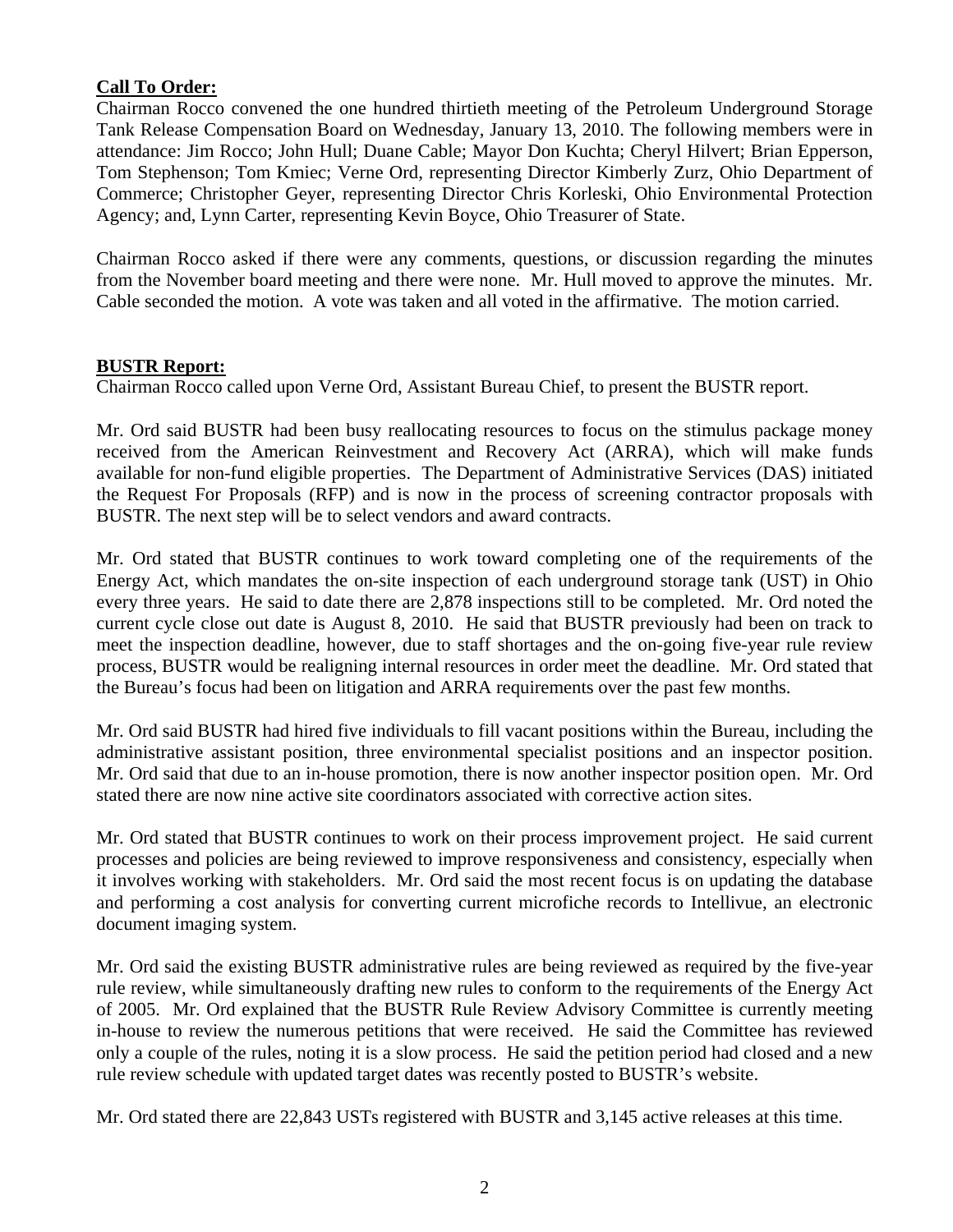#### **Financial Report:**

Chairman Rocco called upon Don Leasor, Chief Fiscal Officer, to present the audit update and the financial reports.

#### *Audit Update*

Mr. Leasor indicated that a draft copy of the management's discussion and analysis and financial statements were located in the front of each Board members' book. Mr. Leasor noted that Mr. Jay Meglich and Mr. Rob Hazel from Schneider Downs were present at the meeting to address any concerns regarding the 2009 fiscal year audit.

Mr. Leasor briefly discussed the draft Management's Discussion and Analysis; Statements of Net Deficit; Statements of Revenues, Expenses and Changes in Net Deficit; Statements of Cash Flows; and Notes to Financial Statements for the years ended June 30, 2009 and 2008. He reported that the reserve for unpaid claims was \$39.8 million at June 30, 2009, which is a decrease from June 30, 2008 of approximately \$2.22 million as a result of claim reimbursements being paid at a rate greater than the increase in the ultimate estimated loss. Mr. Leasor stated that net income was a little over \$5.2 million for fiscal year 2009 and the change in reserve for unpaid claims was the primary contributing factor.

Chairman Rocco stated that this was a change in how the draft statements were being presented to the Board because in previous years, the audit firm had presented it. Since the audit needs to be submitted to the State Auditor's Office on or before January 31, 2010 and the auditors had not had an opportunity to review Don's draft, Don was presenting it. Chairman Rocco asked Jay Meglich with Schneider Downs if he had any additional comments.

Mr. Meglich stated that Schneider Downs had completed the audit fieldwork but had yet to review the draft financial statements in detail. He said he expects Schneider Downs will again issue an unqualified opinion on the financial statements, with a comment similar to the previous audit concerning the accounts receivable process.

Ms. Richmond stated there had been a substantial amount of work completed on the accounts receivables this past year. She said it was time to sit down with Schneider Downs to discuss the information gathered, the analysis completed, and to decide upon the best way to use this information to estimate the uncollectible accounts.

Chairman Rocco suggested that each member, and specifically the members of the Finance Committee, take time to peruse the audit and, if there are questions or comments, please contact Ms. Richmond immediately. He stated the State Auditor had granted an extension until January 31, 2010; therefore, all feedback would need to be submitted to Ms. Richmond or Mr. Leasor by January 22, 2010. Mr. Leasor stated the audit would be filed timely and a copy of the final 2009 audit would be available to members of the Board for final discussion at the March Board meeting.

#### *October and November Financials*

Mr. Leasor stated the October and November financials were emailed to each member. He asked if there were any questions or concerns regarding these reports. Hearing none, Mr. Leasor began with the November financials.

Mr. Leasor said as of November 30, 2009, there was a little over \$7.7 million in the obligated account that is set aside for fiscal year 2010 claim settlement payments. He said the current unobligated balance is a little over \$11 million, and another \$6.7 million is held in the debt service account.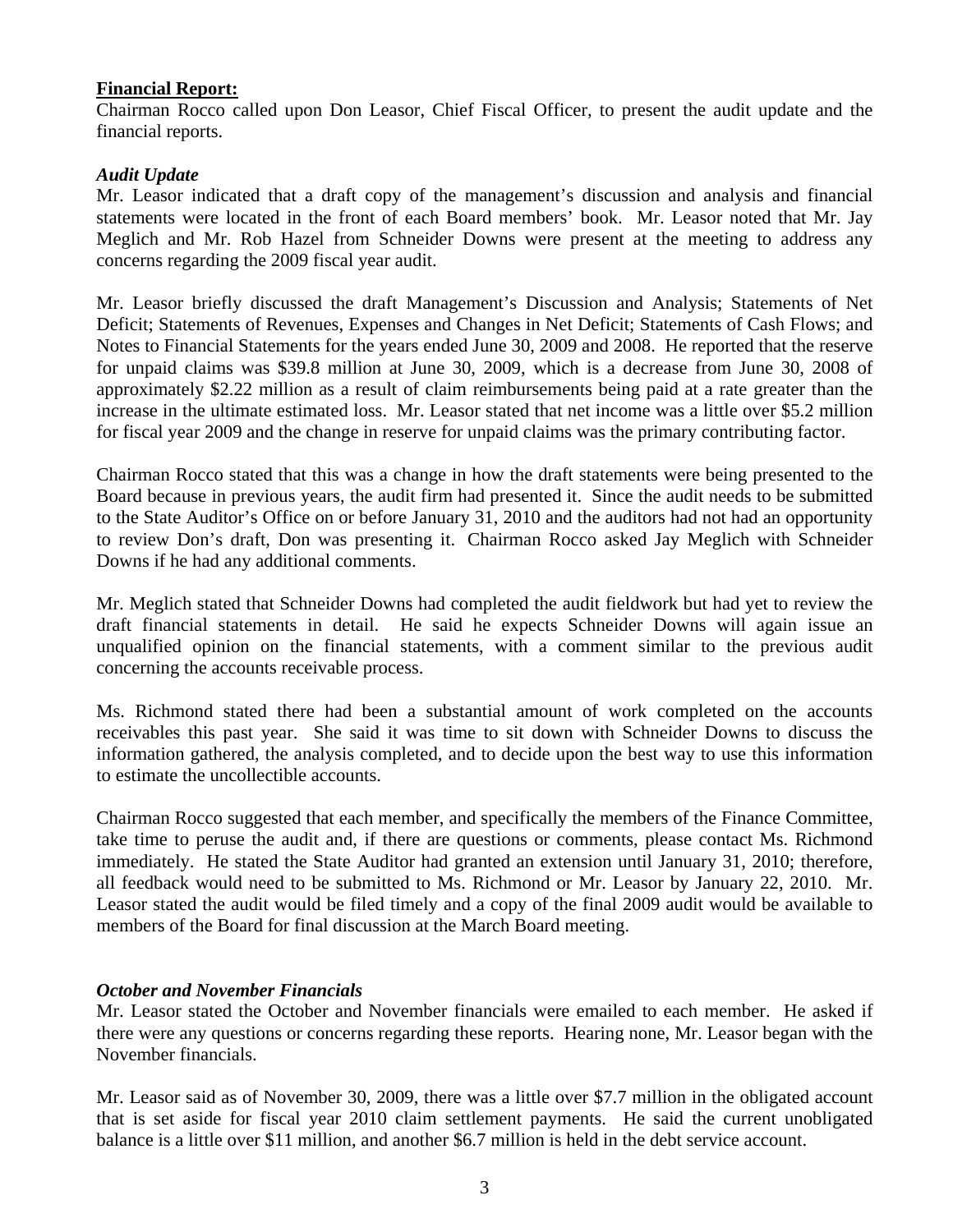Mr. Leasor said the claims expense for November was approximately \$125,000, noting this is below the amount for the same period last year. He said a \$100,000 restitution payment from Mr. Smalley had offset the current year claims payments and is reflected in the November claims line item. Without the restitution payment, claims payments for November would have been about \$225,000. Mr. Leasor said a lump sum settlement offer was made to a major oil company in December; however, at this time they have not responded. He said as of January 12, 2010, a little under \$1.8 million had been paid out in claims this year.

Mr. Leasor said for the temporary services line item the percent expended in relation to the budget is a little high due to the fact that the amount budgeted in this item for the fiscal year was reduced from last year in anticipation of filling the assurability analyst position. He stated that the position had been filled and as the year progresses, we will see the temporary services line item fall within the budgeted amount.

Mr. Leasor said the postage line item, printing and copying line item, and trustee expense line item are cyclical and are expected to be a little high at this time. He said all other expense line items are on target for this time of the fiscal year.

Chairman Rocco recognized Ms. Carla Winfrey, who recently joined the PUSTRCB staff as the assurability analyst. Ms. Winfrey briefly introduced herself.

#### **Claims Report:**

Chairman Rocco called on Ms. Cindy Duann, Environmental Claims Supervisor, to present the claims report.

Ms. Duann said the current total maximum liability of in-house open claims is approximately \$30.2 million. She said using the historical claim payout ratio of 65-70%, the actual anticipated claim liability of unpaid in-house claims is about \$20 million. She said 1,800 fund eligible sites had received an NFA and the average cleanup cost is \$123,741 per NFA site. Ms. Duann said for the 157 NFA sites cleaned up exclusively under BUSTR's 1999 and/or 2005 risk based corrective action (RBCA) rules the average cleanup cost is \$67,780 per site.

Ms. Duann said with the exception of claims submitted by two major oil companies, the staff was currently reviewing claims received in January, 2009, indicating it takes approximately 11-12 months before a claim is reviewed. Ms. Duann said there are currently 20 claims under appeal.

Ms. Duann noted a slightly different but more accurate presentation of the claim settlement summary report by showing the total claims' gross face values, followed by the disallowed non-reimbursable costs, the appropriate deductible amounts applied and finally the settlement amounts. Ms. Duann said in the first six months of this program year, the staff settled 259 claim packages. She said using this approach, there are two ways to draw conclusions from this report: 26.2% of the face value of these 259 claim packages had been disallowed; or, 64.5% of the net value of these claims had been reimbursed.

Ms. Duann said during the first six months of this program year, the claims staff received a total of 419 claims, settled 259 claims, and closed 13 below-deductible claims. Ms. Duann said the 259 claim settlements totaled almost \$2 million with an average payout of \$7,601 per claim. She noted at this time of the year the number of claims settled and total settlement amounts is behind schedule possibly due to staffs' mandatory cost savings days, more detailed management review comments, and the need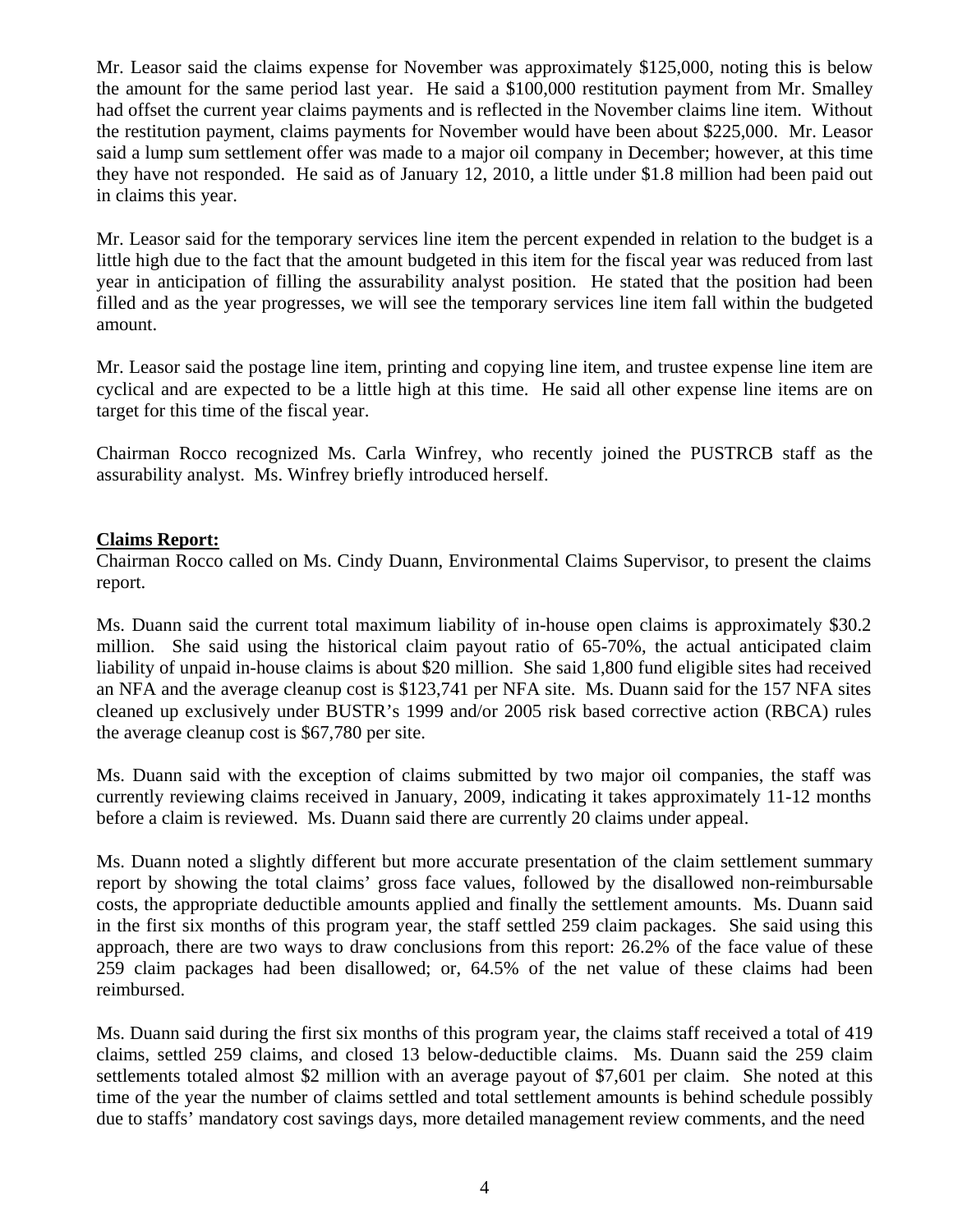for the claims staff to work toward higher productivity. Ms. Richmond stated weekly meetings are being held so that the claims analysts have the opportunity to discuss and resolve any unusual items noted during the review of claims or pre-approval applications and to increase staff consistency in the claims review process. This combined with the detailed management review comments are resulting in a short-term slow down of the claim settlements monthly total. Ms. Duann said the staff continues to strive for a goal to settle 55-60 claims per month.

Ms. Duann said the lump sum settlement agreement with a major oil company unfortunately was not finalized by the end of the year. She said a lump sum amount of \$1.2 million was offered for a group of 96 claims to a major oil company, but to date there had been no response.

Ms. Duann said during the past six months, 39 eligibility applications had been received. She said in that same time period, 49 eligibility applications had been approved and seven applications had been denied, noting an all time high 88% approval rate.

Ms. Duann said in the past six months, the Board received 102 requests for cost pre-approval and responded to 129 requests. She stated on a monthly average, the Board received 17 pre-approval applications and 22 responses were provided.

## **New Business**

#### *Travel Rule Amendments*

Chairman Rocco called upon Ms. Richmond to discuss the amendment to the travel rule.

Ms. Richmond stated effective October 1, 2009, the Office of Budget and Management (OBM) issued new amendments to the travel policy. She noted these changes include a new timeline of 90 days from the date of travel to submit travel reimbursement requests. Ms. Richmond said if anyone has not requested reimbursement for travel prior to January 13, 2010, it must be submitted for reimbursement on or before February 15, 2010.

Ms. Richmond said the reimbursement for privately owned vehicle mileage would remain at the rate of 45 cents per mile, which went into effect on May 1, 2009. In addition, meal receipts are not required, however to receive a meal per-diem, the traveler must be required to be on travel status overnight. Both lodging and meal expenses will be reimbursed at the per diem rates established by the U.S. General Services Administration. She said a memo containing more information regarding the amendments had been placed in each Board member's book.

#### *Assistant Director Position*

Chairman Rocco informed the Board that the position for the Assistant Director would be posted on the Ohio Hiring Management Systems (OHMS) website in early February. He asked for Board member volunteers to participate on a selection committee to review the selected qualified resumes, and to be available for the interviews and selection process. Mayor Kuchta, Cheryl Hilvert, John Hull, and Chairman Rocco volunteered for this committee. Mr. Hull asked if Ms. Richmond had given thought to reviewing and revising the duties in the position. Ms. Richmond stated that she restructured the position and the position description, which is currently in draft form, would be shared with the selection committee. Ms. Richmond said that once all of the applications were screened, the resumes of the selected applicants would be forwarded to the selection committee members and interviews would be scheduled.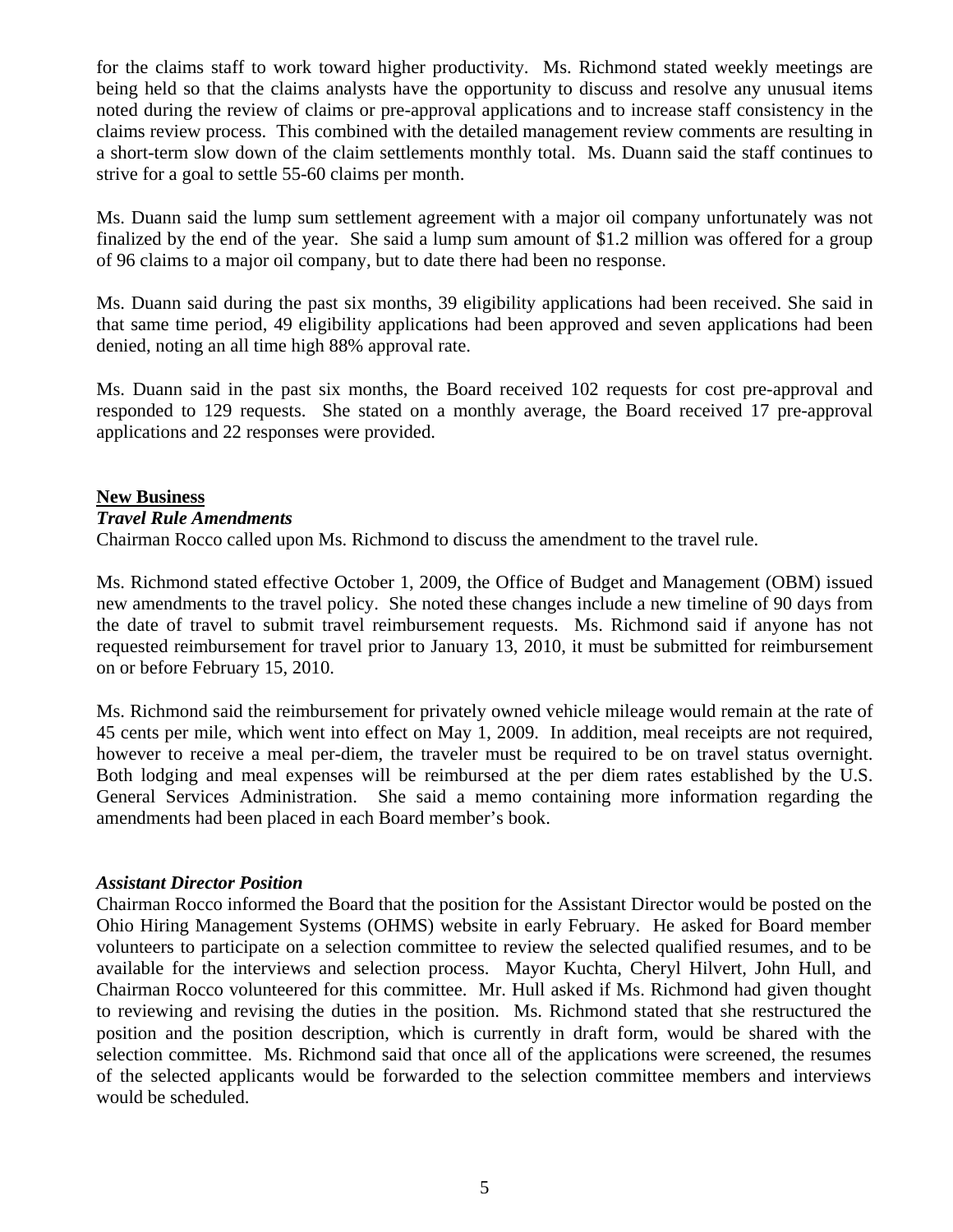## **Certificate of Coverage Ratification**

Chairman Rocco called upon Ms. Richmond to present for ratification by the Board the lists of owners who, since the last Board meeting, had either been issued or denied a Certificate of Coverage.

Ms. Richmond explained that behind Tab 5 there are two lists of owners. The first is a listing of owners who had been issued a program year 2008 Certificate of Coverage; and, behind the blue divider page, a listing of owners who had been denied a program year 2008 Certificate of Coverage. She said behind Tab 6 there is a listing of owners who had been issued a program year 2009 Certificate of Coverage. Ms. Richmond said no owners had been denied a program year 2009 Certificate of Coverage since the November 2009 Board meeting.

Ms. Richmond said the process used to review the fee applications and issue or deny a Certificate of Coverage included a review for completeness to determine that full payment had been made, financial responsibility was demonstrated, and BUSTR registration was complete. In a second level of review, BUSTR registration data was considered to determine whether tanks for which coverage is sought are in compliance with BUSTR rules. Ms. Richmond said if there are no issues, the facility receives a Certificate of Coverage.

Ms. Richmond explained if compliance issues are discovered, notice is provided to owners in accordance with the Board's rules and the Revised Code. Throughout this process the Board's staff works with owners to correct the fee statement record and/or refers the owner to BUSTR to correct the registration record. She stated the staff often continues to work with owners even after a determination to deny a Certificate of Coverage had been issued. The Board's rules and the Revised Code make provisions for an appeal of the determinations issued within this process.

Ms. Richmond asked that the Board ratify her actions with respect to the 12 owners of 180 facilities receiving 2008 Certificates of Coverage.

Mr. Hull moved to ratify the list of 2008 Certificates of Coverage that were granted. Mr. Epperson seconded. A vote was taken and all were in favor. The motion passed.

Ms. Richmond stated all of the processes as stated in the Board's rules and the Revised Code were followed in making the determinations for denying Certificates of Coverage. Ms. Richmond asked that the Board ratify her actions with respect to the 72 owners of the 80 facilities that were denied a Certificate of Coverage for program year 2008.

Mr. Hull moved to ratify the list of 2008 Certificates of Coverage that were denied. Mr. Cable seconded. A vote was taken and all were in favor. The motion passed.

Ms. Richmond asked that the Board ratify her actions with respect to the 142 owners of 778 facilities receiving 2009 Certificates of Coverage.

Mr. Hull moved to ratify the list of 2009 Certificates of Coverage that were granted. Mr. Epperson seconded. A vote was taken and all were in favor. The motion passed.

Chairman Rocco reminded the Board members that their 2009 Financial Disclosure Statement should be arriving at their homes in the very near future. He said the statements must be submitted directly to the Ethics Commission by April 15, 2010. Chairman Rocco said if statements are not received in the mail by the end of January, please contact Ellen Mitton at the Board's office.